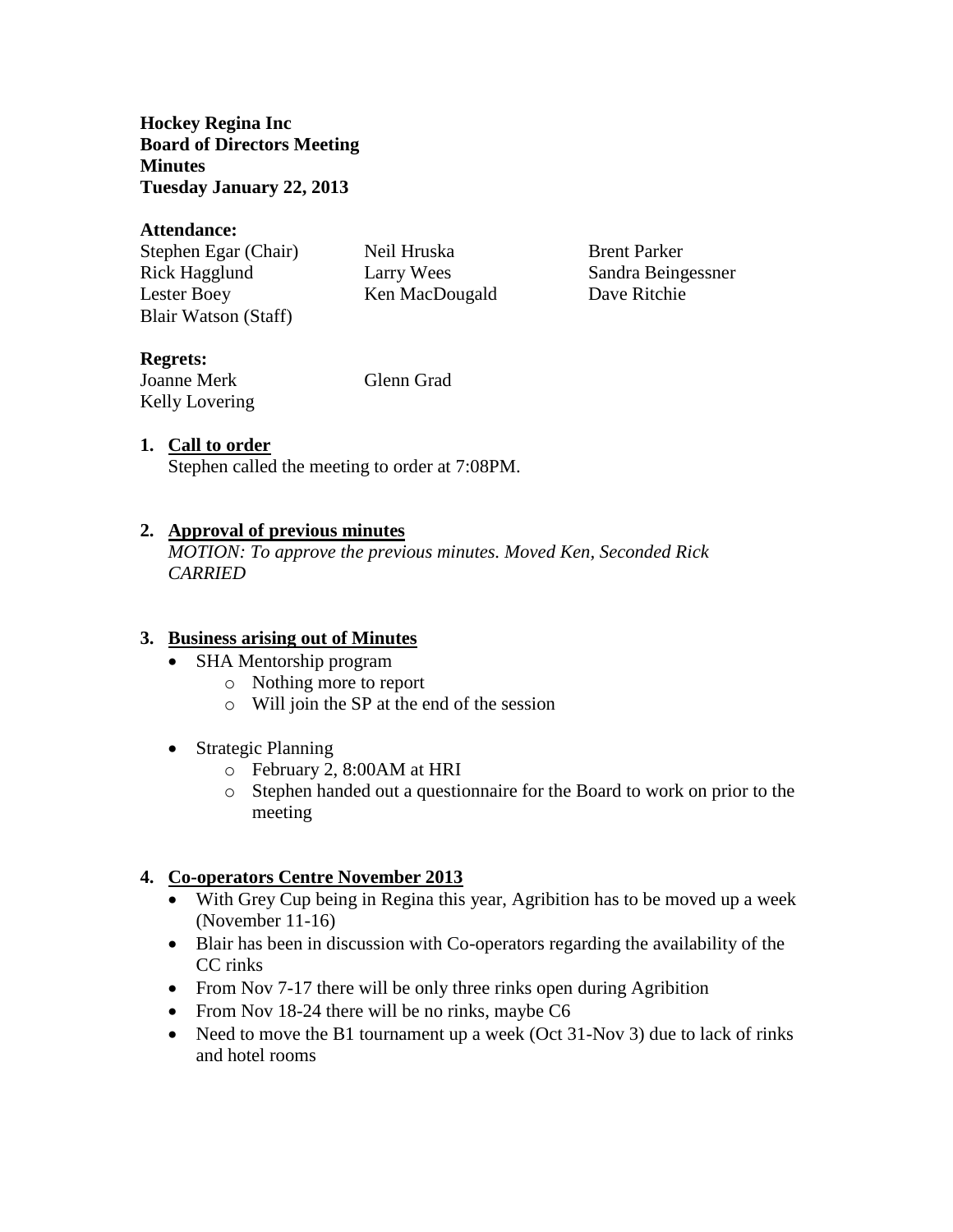## **5. Signing Authority**

*MOTION: To increase Carol's signing authority to \$1,000. Moved Rick Seconded Sandi CARRIED*

## **6. Annual General Meeting**

- Need to look at setting a date for the AGM (April 9)
- Blair to find a location

## **7. Directors reports**

### President

o Nothing other than the Strategic Planning

### Vice-President

- o Referee complaints coming in.
- o Pass along to the RHOA/SHA to investigate

#### Suspension

- o Dealing with a B3 assistant coach for receiving a gross (3 games)
- $\circ$  A B2 assistant coach receiving a Game + Gross in last 10 minutes (5 games)
- o A separate group/committee to look at these incidences. Larry to find people to attend
- o General discussion on appeals
- o Larry went over some CFB, etc that he has been tracking

### Bantam

- o B3 Aeros coach has stepped down. Reinstated the AC to finish the season.
- o Brent brought up the idea of HRI sponsoring the teams that go to the Westerns, Regionals or Nationals. Stephen will source out what other Associations give out.

#### Atom

o Nothing to report

### Pee Wee

o Nothing to report

### Female

o Nothing to report